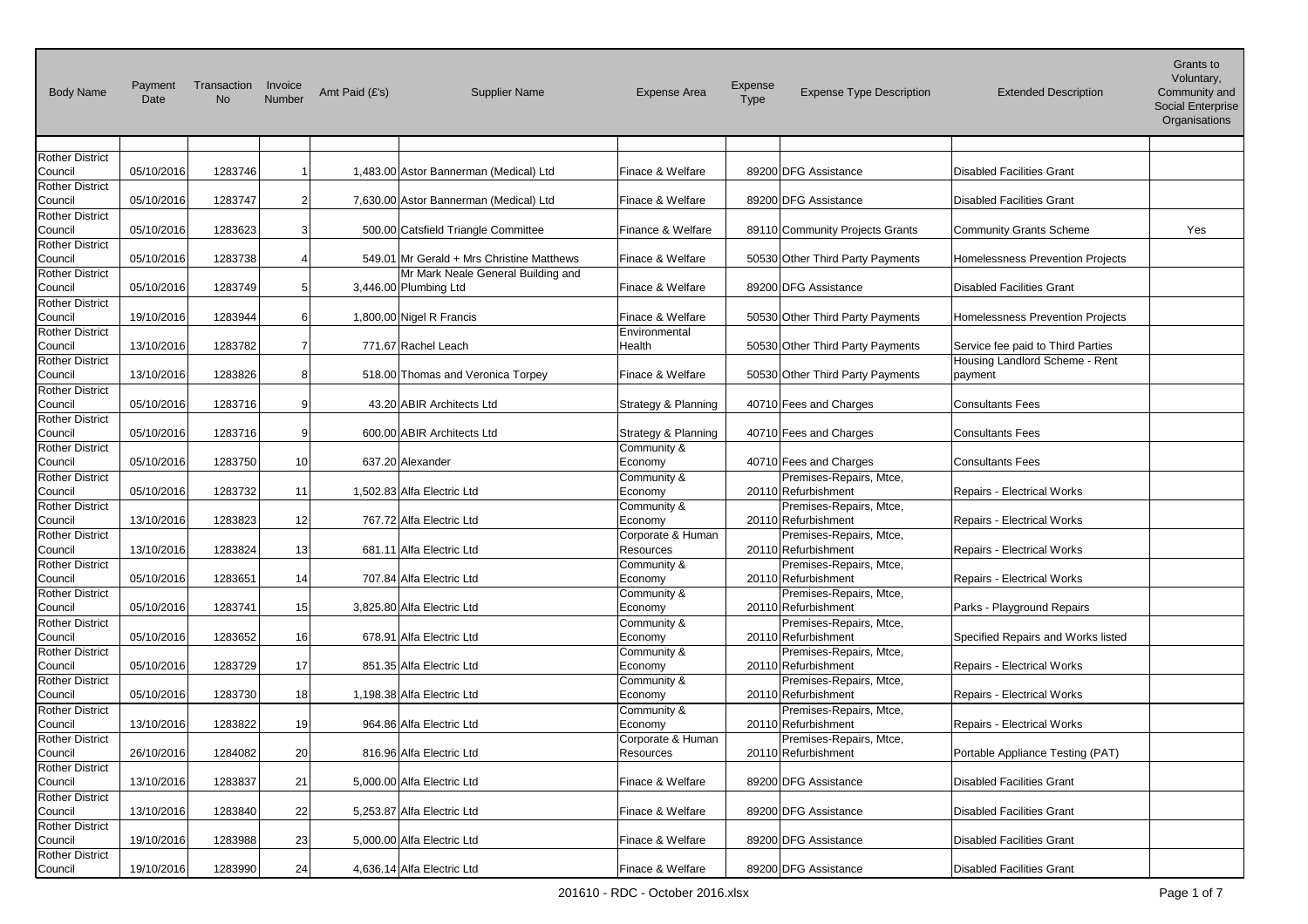| <b>Body Name</b>                                            | Payment<br>Date | Transaction<br><b>No</b> | Invoice<br>Number | Amt Paid (£'s) | <b>Supplier Name</b>                          | <b>Expense Area</b>                    | Expense<br>Type | <b>Expense Type Description</b>                | <b>Extended Description</b>                                      | Grants to<br>Voluntary,<br>Community and<br>Social Enterprise<br>Organisations |
|-------------------------------------------------------------|-----------------|--------------------------|-------------------|----------------|-----------------------------------------------|----------------------------------------|-----------------|------------------------------------------------|------------------------------------------------------------------|--------------------------------------------------------------------------------|
| <b>Rother District</b><br>Council                           | 26/10/2016      | 1283997                  | 25                |                | 2,815.63 allpay.net Ltd                       | Finance & Welfare                      |                 | 40710 Fees and Charges                         | Allpay Card/Rep/Let Chrg - Vatable                               |                                                                                |
| <b>Rother District</b><br>Council                           | 19/10/2016      | 1283900                  | 26                |                | 2,875.42 allpay.net Ltd                       | Finance & Welfare                      |                 | 40710 Fees and Charges                         | Allpay Card/Rep/Let Chrg - Vatable                               |                                                                                |
| <b>Rother District</b><br>Council                           | 13/10/2016      | 1283783                  | 27                |                | 3,407.51 Animal Wardens Ltd                   | Environmental<br>Health                |                 | 50530 Other Third Party Payments               | Service fee paid to Third Parties                                |                                                                                |
| <b>Rother District</b><br>Council                           | 13/10/2016      | 1283784                  | 28                |                | 3,887.40 Animal Wardens Ltd                   | Environmental<br>Health                |                 | 50530 Other Third Party Payments               | Service fee paid to Third Parties                                |                                                                                |
| <b>Rother District</b><br>Council                           | 13/10/2016      | 1283841                  | 29                |                | 3,500.00 Bathe in Safety Ltd                  | Finace & Welfare                       |                 | 89200 DFG Assistance                           | <b>Disabled Facilities Grant</b>                                 |                                                                                |
| <b>Rother District</b><br>Council                           | 19/10/2016      | 1283992                  | 30 <sup>1</sup>   |                | 6,171.46 Bathe in Safety Ltd                  | Finace & Welfare                       |                 | 89200 DFG Assistance                           | Disabled Facilities Grant                                        |                                                                                |
| <b>Rother District</b><br>Council<br><b>Rother District</b> | 26/10/2016      | 1284051                  | 31                |                | 7,215.00 Bathe in Safety Ltd                  | Finace & Welfare<br>Community &        |                 | 89200 DFG Assistance                           | <b>Disabled Facilities Grant</b>                                 |                                                                                |
| Council<br><b>Rother District</b>                           | 26/10/2016      | 1284022                  | 32                |                | 10,000.00 Battle Arts and Music Festival      | Economy                                |                 | 50410 Grants - Other Organisations             | 1066 Marketing Campaign                                          | Yes                                                                            |
| Council                                                     | 05/10/2016      | 1283772                  | 33                |                | 14,438.40 BDO LLP                             | Finance & Welfare                      |                 | 50530 Other Third Party Payments               | <b>Audit Commission Fees</b>                                     |                                                                                |
| <b>Rother District</b><br>Council                           | 19/10/2016      | 1283912                  | 34                |                | 2,980.20 Bevan Brittan LLP                    | Corporate Core                         |                 | 42000 Partnership Projects                     | <b>CLIENT Joint Waste Cost</b>                                   |                                                                                |
| <b>Rother District</b><br>Council                           | 26/10/2016      | 1284021                  | 35                |                | 750.00 Bexhill Carnival Committee             | Community &<br>Economy                 |                 | 50410 Grants - Other Organisations             | Bexhill Marketing                                                | Yes                                                                            |
| <b>Rother District</b><br>Council                           | 05/10/2016      | 1283735                  | 36                |                | 1,455.00 Bexhill Cricket Club                 | Community &<br>Economy                 |                 | Premises-Repairs, Mtce,<br>20110 Refurbishment | Parks- Sports Equipment                                          |                                                                                |
| <b>Rother District</b><br>Council                           | 13/10/2016      | 1283810                  | 37                |                | 500.00 Bexhill Festival of the Sea            | Community &<br>Economy                 |                 | 50410 Grants - Other Organisations             | Bexhill Marketing                                                | Yes                                                                            |
| <b>Rother District</b><br>Council<br><b>Rother District</b> | 19/10/2016      | 1283993                  | 38                |                | 642.00 Bond Solon Training Ltd                | Environmental<br>Health<br>Community & |                 | 10910 Training                                 | EnvH-Training                                                    |                                                                                |
| Council<br><b>Rother District</b>                           | 05/10/2016      | 1283604                  | 39                |                | $528.02$ Cale UK Ltd                          | Economy<br>Community &                 |                 | 40110 Tools & Specialist Equipment             | <b>Ticket Machine Maintenance/ Repairs</b>                       |                                                                                |
| Council<br><b>Rother District</b>                           | 26/10/2016      | 1283956                  | 40                |                | 1,282.80 Cale UK Ltd                          | Economy<br>Environmental               |                 | 40110 Tools & Specialist Equipment             | Ticket Machine Maintenance/ Repairs                              |                                                                                |
| Council<br><b>Rother District</b>                           | 19/10/2016      | 1283800                  | 41                |                | 60.00 Campbell Associates Ltd                 | Health<br>Environmental                |                 | 40110 Tools & Specialist Equipment             | Carriage/Handling Charge                                         |                                                                                |
| Council<br><b>Rother District</b>                           | 19/10/2016      | 1283800                  | 41                |                | 2,616.00 Campbell Associates Ltd              | Health                                 |                 | 50530 Other Third Party Payments               | EnvH- Pollution Equipment                                        |                                                                                |
| Council<br><b>Rother District</b>                           | 05/10/2016      | 1283690                  | 42                |                | 5,630.40 CapacityGRID                         | Finance & Welfare                      |                 | 40710 Fees and Charges                         | Empty Homes Review (Liberata)<br>A/c 32127 - Empty Homes Review- |                                                                                |
| Council<br><b>Rother District</b>                           | 05/10/2016      | 11002812                 | 43                |                | -1,468.80 CapacityGRID                        | Finance & Welfare                      |                 | 40710 Fees and Charges                         | <b>Credit Note</b>                                               |                                                                                |
| Council<br><b>Rother District</b>                           | 26/10/2016      | 1284115                  | 44                |                | 2,203.20 CapacityGRID                         | Finance & Welfare                      |                 | 40710 Fees and Charges                         | Empty Homes Review (Liberata)                                    |                                                                                |
| Council<br><b>Rother District</b>                           | 05/10/2016      | 1283686                  | 45                |                | 1,050.00 Capita Business Services Ltd         | Finance & Welfare                      |                 | 40710 Fees and Charges                         | Software for Academy System                                      |                                                                                |
| Council<br><b>Rother District</b>                           | 26/10/2016      | 1284003                  | 46                |                | 3,204.36 Capita Business Services Ltd         | Finance & Welfare<br>Community &       |                 | 40710 Fees and Charges                         | Off-site resilience processing                                   |                                                                                |
| Council<br><b>Rother District</b>                           | 13/10/2016      | 1283876                  | 47                |                | 625.90 Cobalt Telephone Technologies Ltd      | Economy<br>Community &                 |                 | 40710 Fees and Charges                         | Car Parks - Ringo service charges                                |                                                                                |
| Council                                                     | 05/10/2016      | 1283629                  | 48                |                | 264.00 CountyClean Environmental Services Ltd | Economy                                |                 | 20510 Premises-Sewerage                        | Cesspool Emptying Pett Level Toilet                              |                                                                                |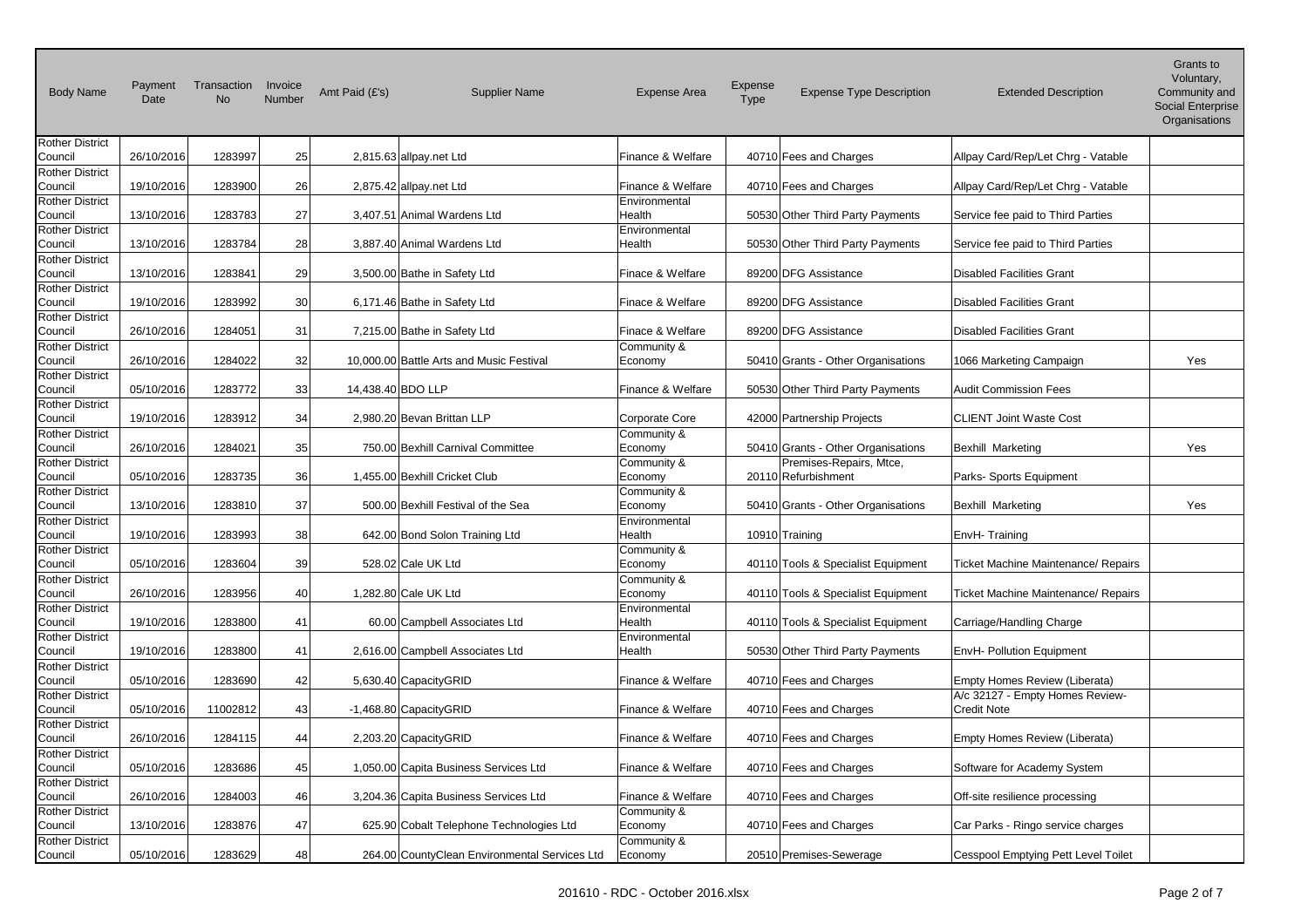| <b>Body Name</b>                  | Payment<br>Date | Transaction<br><b>No</b> | Invoice<br>Number | Amt Paid (£'s)<br><b>Supplier Name</b>            | <b>Expense Area</b>                | <b>Expense</b><br><b>Type</b> | <b>Expense Type Description</b>       | <b>Extended Description</b>         | Granis lu<br>Voluntary,<br>Community and<br><b>Social Enterprise</b><br>Organisations |
|-----------------------------------|-----------------|--------------------------|-------------------|---------------------------------------------------|------------------------------------|-------------------------------|---------------------------------------|-------------------------------------|---------------------------------------------------------------------------------------|
| <b>Rother District</b>            |                 |                          |                   |                                                   | Community &                        |                               |                                       |                                     |                                                                                       |
| Council<br><b>Rother District</b> | 05/10/2016      | 1283629                  | 48                | 1,584.00 CountyClean Environmental Services Ltd   | Economy                            |                               | 40130 Furniture and Equipment         | Parks-Klargester Unit-Service/Repai |                                                                                       |
| Council                           | 05/10/2016      | 1283629                  | 48                | 224.51 CountyClean Environmental Services Ltd     | Community &<br>Economy             |                               | 40710 Fees and Charges                | Parks- Emptying of Cesspit          |                                                                                       |
| <b>Rother District</b>            |                 |                          |                   |                                                   | Community &                        |                               | Premises-Repairs, Mtce,               |                                     |                                                                                       |
| Council                           | 13/10/2016      | 1283427                  | 49                | 4,221.05 CountyClean Environmental Services Ltd   | Economy                            |                               | 20110 Refurbishment                   | Pumps Maintenance/ Repairs          |                                                                                       |
| <b>Rother District</b>            |                 |                          |                   |                                                   | Community &                        |                               | Premises-Repairs, Mtce,               |                                     |                                                                                       |
| Council                           | 13/10/2016      | 1283428                  | 50                | 606.00 CountyClean Environmental Services Ltd     | Economy                            |                               | 20110 Refurbishment                   | Drainage Clearance                  |                                                                                       |
| <b>Rother District</b>            |                 |                          |                   |                                                   | Community &                        |                               |                                       |                                     |                                                                                       |
| Council                           | 26/10/2016      | 1284068                  | 51                | 474.00 CountyClean Environmental Services Ltd     | Economy                            |                               | 40710 Fees and Charges                | Sewage/Cesspool Emptying            |                                                                                       |
| <b>Rother District</b><br>Council | 26/10/2016      | 1284068                  | 51                | 948.00 CountyClean Environmental Services Ltd     | Community &<br>Economy             |                               | 40710 Fees and Charges                | Sewage/Cesspool Emptying            |                                                                                       |
| <b>Rother District</b>            |                 |                          |                   |                                                   | Community &                        |                               |                                       |                                     |                                                                                       |
| Council                           | 26/10/2016      | 1284068                  | 51                | 474.00 CountyClean Environmental Services Ltd     | Economy                            |                               | 40710 Fees and Charges                | Sewage/Cesspool Emptying            |                                                                                       |
| <b>Rother District</b>            |                 |                          |                   |                                                   |                                    |                               |                                       |                                     |                                                                                       |
| Council                           | 19/10/2016      | 1283717                  | 52                | 2,400.00 CSA Landscape Ltd                        | Strategy & Planning                |                               | 40710 Fees and Charges                | <b>Consultants Fees</b>             |                                                                                       |
| <b>Rother District</b>            |                 |                          |                   |                                                   | Community &                        |                               | <b>District Events- Concessionary</b> | <b>DLWP Community Concessionary</b> |                                                                                       |
| Council                           | 13/10/2016      | 1283812                  | 53                | 1,500.00 De La Warr Pavilion (Enterprise) Ltd     | Economy                            | 42200 Use                     |                                       | Grant                               |                                                                                       |
| <b>Rother District</b>            |                 |                          |                   |                                                   | Community &                        |                               | <b>District Events- Concessionary</b> | <b>DLWP Community Concessionary</b> |                                                                                       |
| Council                           | 13/10/2016      | 1283811                  | 54                | 700.00 De La Warr Pavilion (Enterprise) Ltd       | Economy                            | 42200 Use                     |                                       | Grant                               |                                                                                       |
| <b>Rother District</b><br>Council | 05/10/2016      | 1283718                  |                   | 5,646.24 DGC (Historic Buildings) Consultants Ltd |                                    |                               | 40710 Fees and Charges                | <b>Consultants Fees</b>             |                                                                                       |
| <b>Rother District</b>            |                 |                          | 55                | English Landscapes Maintenance Ltd T/A            | Strategy & Planning<br>Community & |                               |                                       |                                     |                                                                                       |
| Council                           | 26/10/2016      | 1283809                  | 56                | 83,736.20 The Landscape Group                     | Economy                            |                               | 20910 Premises-Routine Grounds Mtce   | Parks-Grounds Maintenance Contracts |                                                                                       |
| <b>Rother District</b>            |                 |                          |                   |                                                   | Environmental                      |                               |                                       |                                     |                                                                                       |
| Council                           | 13/10/2016      | 1283871                  | 57                | 4,615.20 Enviro Technology Services Plc           | Health                             |                               | 50530 Other Third Party Payments      | Service fee paid to Third Parties   |                                                                                       |
| <b>Rother District</b>            |                 |                          |                   |                                                   |                                    |                               |                                       |                                     |                                                                                       |
| Council                           | 05/10/2016      | 1283745                  | 58                | 1,800.00 Family Mosaic Housing                    | Finace & Welfare                   |                               | 89200 DFG Assistance                  | <b>Disabled Facilities Grant</b>    |                                                                                       |
| <b>Rother District</b>            |                 |                          |                   |                                                   |                                    |                               |                                       |                                     |                                                                                       |
| Council                           | 05/10/2016      | 1283748                  | 59                | 966.90 Family Mosaic Housing                      | Finace & Welfare                   |                               | 89200 DFG Assistance                  | <b>Disabled Facilities Grant</b>    |                                                                                       |
| <b>Rother District</b><br>Council | 13/10/2016      | 1283838                  | 60                | 535.50 Family Mosaic Housing                      | Finace & Welfare                   |                               | 89200 DFG Assistance                  | <b>Disabled Facilities Grant</b>    |                                                                                       |
| <b>Rother District</b>            |                 |                          |                   |                                                   |                                    |                               |                                       |                                     |                                                                                       |
| Council                           | 13/10/2016      | 1283839                  | 61                | 788.08 Family Mosaic Housing                      | Finace & Welfare                   |                               | 89200 DFG Assistance                  | <b>Disabled Facilities Grant</b>    |                                                                                       |
| <b>Rother District</b>            |                 |                          |                   |                                                   |                                    |                               |                                       |                                     |                                                                                       |
| Council                           | 19/10/2016      | 1283953                  | 62                | 722.12 Family Mosaic Housing                      | Finace & Welfare                   |                               | 89200 DFG Assistance                  | <b>Disabled Facilities Grant</b>    |                                                                                       |
| <b>Rother District</b>            |                 |                          |                   |                                                   |                                    |                               |                                       |                                     |                                                                                       |
| Council                           | 19/10/2016      | 1283989                  | 63                | 695.42 Family Mosaic Housing                      | Finace & Welfare                   |                               | 89200 DFG Assistance                  | <b>Disabled Facilities Grant</b>    |                                                                                       |
| <b>Rother District</b><br>Council | 19/10/2016      | 1283991                  |                   | 1,462.63 Family Mosaic Housing                    | Finace & Welfare                   |                               | 89200 DFG Assistance                  | <b>Disabled Facilities Grant</b>    |                                                                                       |
| <b>Rother District</b>            |                 |                          | 64                |                                                   |                                    |                               |                                       |                                     |                                                                                       |
| Council                           | 26/10/2016      | 1284049                  | 65                | 2,049.96 Family Mosaic Housing                    | Finace & Welfare                   |                               | 89200 DFG Assistance                  | <b>Disabled Facilities Grant</b>    |                                                                                       |
| <b>Rother District</b>            |                 |                          |                   |                                                   |                                    |                               |                                       |                                     |                                                                                       |
| Council                           | 05/10/2016      | 1283769                  | 66                | 820.25 First Intuition                            | Corporate Core                     |                               | 10910 Training                        | Training                            |                                                                                       |
| <b>Rother District</b>            |                 |                          |                   |                                                   | Community &                        |                               | Premises-Repairs, Mtce,               |                                     |                                                                                       |
| Council                           | 13/10/2016      | 1283821                  | 67                | 2,419.20 Freedom Leisure                          | Economy                            |                               | 20110 Refurbishment                   | Sports Equipment                    |                                                                                       |
| <b>Rother District</b>            |                 |                          |                   |                                                   | Community &                        |                               |                                       |                                     |                                                                                       |
| Council                           | 05/10/2016      | 1283638                  | 68                | 2,167.20 G4S Cash Solutions (UK) Ltd              | Economy                            |                               | 40710 Fees and Charges                | Cash Security Fees-Car Parks        |                                                                                       |
| <b>Rother District</b><br>Council | 05/10/2016      | 1283638                  | 68                | 218.40 G4S Cash Solutions (UK) Ltd                | Finance & Welfare                  |                               | 50530 Other Third Party Payments      | Cash Security-Bexhill               |                                                                                       |
|                                   |                 |                          |                   |                                                   |                                    |                               |                                       |                                     |                                                                                       |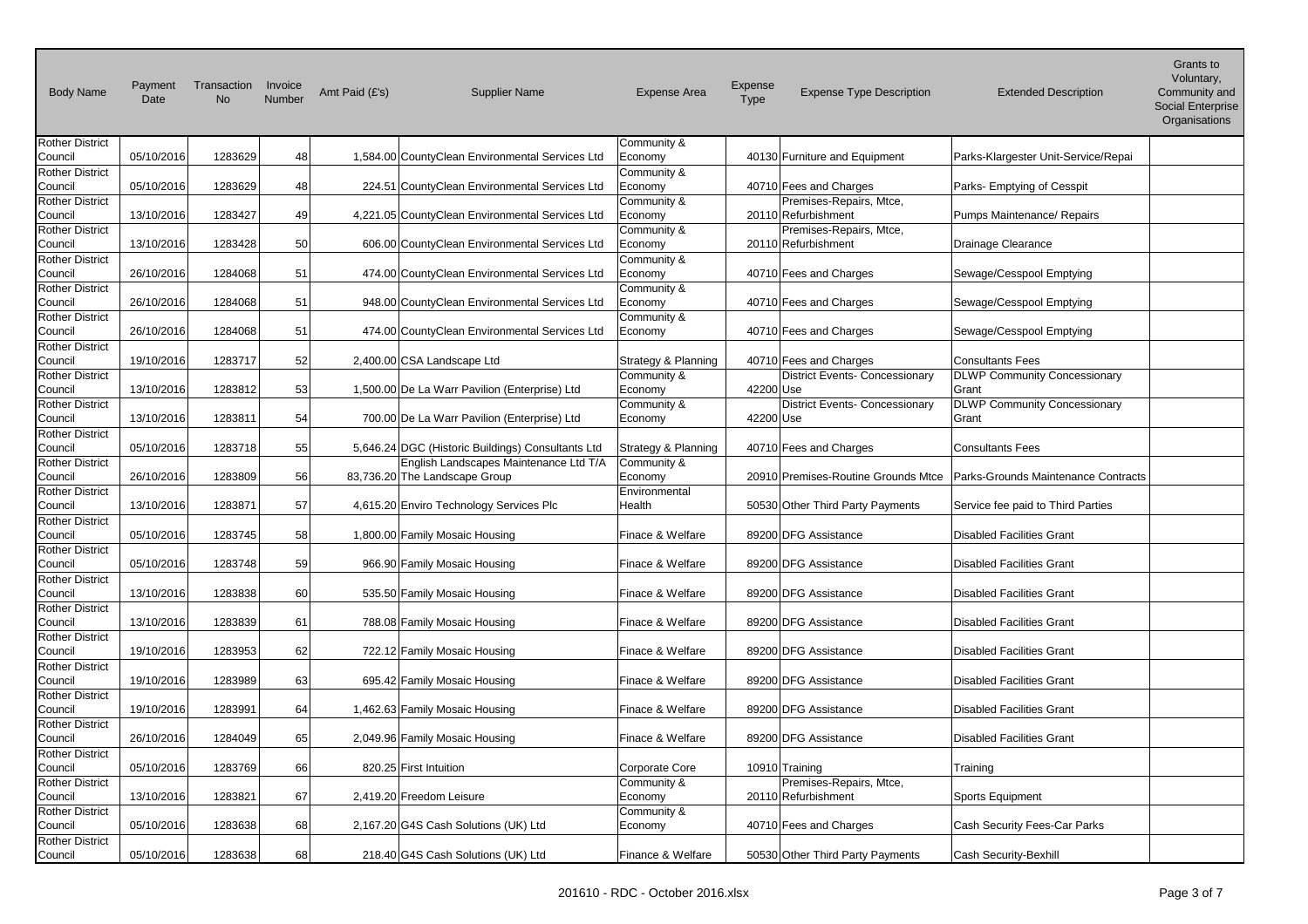| <b>Body Name</b>                  | Payment<br>Date | Transaction<br><b>No</b> | Invoice<br>Number | Amt Paid (£'s)<br><b>Supplier Name</b>         | <b>Expense Area</b>             | Expense<br><b>Type</b> | <b>Expense Type Description</b>                | <b>Extended Description</b>           | Gians lu<br>Voluntary,<br>Community and<br><b>Social Enterprise</b><br>Organisations |
|-----------------------------------|-----------------|--------------------------|-------------------|------------------------------------------------|---------------------------------|------------------------|------------------------------------------------|---------------------------------------|--------------------------------------------------------------------------------------|
| <b>Rother District</b>            |                 |                          |                   |                                                | Community &                     |                        |                                                |                                       |                                                                                      |
| Council<br><b>Rother District</b> | 05/10/2016      | 1283642                  | 69                | 856.80 G4S Cash Solutions (UK) Ltd             | Economy                         |                        | 40710 Fees and Charges                         | Cash Security Fees-Car Parks          |                                                                                      |
| Council                           | 05/10/2016      | 1283773                  | 70                | 2,275.00 Globetask Ltd                         | Finance & Welfare               |                        | 40710 Fees and Charges                         | <b>Consultants Fees</b>               |                                                                                      |
| <b>Rother District</b>            |                 |                          |                   | Hastings Advice and Representation             |                                 |                        | SLAs - Voluntary Assoc et al                   |                                       |                                                                                      |
| Council                           | 26/10/2016      | 1283999                  | 71                | 3,790.00 Centre (HARC)                         | Finance & Welfare               |                        | 50310 (Committee Approved)                     | Hastings Advice + Representation Ce   | Yes                                                                                  |
| <b>Rother District</b>            |                 |                          |                   |                                                | Environmental                   |                        | SLAs - Voluntary Assoc et al                   |                                       |                                                                                      |
| Council                           | 13/10/2016      | 1283779                  | 72                | 2,100.00 Hastings and Rother Mediation Service | Health                          |                        | 50310 (Committee Approved)                     | Hastings + Rother CAB - Mediation S   | Yes                                                                                  |
| <b>Rother District</b>            |                 |                          |                   |                                                |                                 |                        |                                                |                                       |                                                                                      |
| Council<br><b>Rother District</b> | 19/10/2016      | 1283952                  | 73                | 4,814.15 Hedley Visick Ltd                     | Finace & Welfare<br>Community & |                        | 89200 DFG Assistance                           | <b>Disabled Facilities Grant</b>      |                                                                                      |
| Council                           | 05/10/2016      | 1283619                  | 74                | 478.80 Henry Stewart Conference Studies        | Economy                         |                        | 10910 Training                                 | Training                              |                                                                                      |
| <b>Rother District</b>            |                 |                          |                   |                                                | Community &                     |                        |                                                |                                       |                                                                                      |
| Council                           | 05/10/2016      | 1283619                  | 74                | 478.80 Henry Stewart Conference Studies        | Economy                         |                        | 10910 Training                                 | Training                              |                                                                                      |
| <b>Rother District</b>            |                 |                          |                   |                                                | Community &                     |                        |                                                |                                       |                                                                                      |
| Council                           | 05/10/2016      | 1283734                  | 75                | 1,000.00 Highwoods Preservation Society        | Economy                         |                        | 50530 Other Third Party Payments               | <b>SLA Contribution</b>               |                                                                                      |
| <b>Rother District</b>            |                 |                          |                   |                                                |                                 |                        |                                                |                                       |                                                                                      |
| Council                           | 26/10/2016      | 1283831                  | 76                | 5,869.56 Hitachi Capital Vehicle Solutions Ltd | Finance & Welfare               |                        | 95270 Contract Hire Cars                       | Contract Hire Commercial Costs        |                                                                                      |
| <b>Rother District</b><br>Council | 26/10/2016      | 1284001                  | 77                | 528.00 Inform CPI Ltd                          | Finance & Welfare               |                        | 40710 Fees and Charges                         | <b>RV</b> Finder                      |                                                                                      |
| <b>Rother District</b>            |                 |                          |                   |                                                | Community &                     |                        |                                                |                                       |                                                                                      |
| Council                           | 26/10/2016      | 1283798                  | 78                | 226,933.28 J T Mackley and Co. Ltd             | Economy                         |                        | 86030 Architects & Consultant Fees             | Capital-Architect and Consit Fees     |                                                                                      |
| <b>Rother District</b>            |                 |                          |                   |                                                |                                 |                        |                                                |                                       |                                                                                      |
| Council                           | 05/10/2016      | 1283461                  | 79                | 531.00 Johnston Publishing Ltd                 | Strategy & Planning             |                        | 40470 Publicity                                | Planady - Rye + Battle Observer       |                                                                                      |
| <b>Rother District</b>            |                 |                          |                   |                                                |                                 |                        |                                                |                                       |                                                                                      |
| Council                           | 13/10/2016      | 1283463                  | 80                | 601.80 Johnston Publishing Ltd                 | <b>Strategy &amp; Planning</b>  |                        | 40470 Publicity                                | Planadv - Rye + Battle Observer       |                                                                                      |
| <b>Rother District</b><br>Council | 19/10/2016      | 1283726                  | 81                | 566.40 Johnston Publishing Ltd                 | Strategy & Planning             |                        | 40470 Publicity                                | Planadv - Rye + Battle Observer       |                                                                                      |
| <b>Rother District</b>            |                 |                          |                   |                                                | ICT & Customer                  |                        |                                                |                                       |                                                                                      |
| Council                           | 26/10/2016      | 1283842                  | 82                | 847.60 KCOM Group Plc                          | <b>Services</b>                 |                        | 40910 Telephones                               | <b>BT Smartnumber Charges</b>         |                                                                                      |
| <b>Rother District</b>            |                 |                          |                   |                                                | ICT & Customer                  |                        |                                                |                                       |                                                                                      |
| Council                           | 26/10/2016      | 1283846                  | 83                | 11,899.37 KCOM Group Plc                       | Services                        |                        | 40910 Telephones                               | <b>BT Smartnumber Charges</b>         |                                                                                      |
| <b>Rother District</b>            |                 |                          |                   |                                                | ICT & Customer                  |                        |                                                |                                       |                                                                                      |
| Council                           | 26/10/2016      | 1283847                  | 84                | 2,552.50 KCOM Group Plc                        | Services                        |                        | 40910 Telephones                               | <b>BT Smartnumber Charges</b>         |                                                                                      |
| <b>Rother District</b>            | 28/10/2016      |                          |                   |                                                | Corporate Core                  |                        |                                                |                                       |                                                                                      |
| Council<br><b>Rother District</b> |                 | 1284133                  | 85                | 22,311.72 KGK Creative                         |                                 |                        | 42000 Partnership Projects                     | <b>CLIENT Joint Waste Cost</b>        |                                                                                      |
| Council                           | 05/10/2016      | 1283622                  | 86                | 1,220,245.43 Kier Services - Environmental     | Corporate Core                  |                        | 50510 Private Contractors                      | CORE Joint Waste Cost                 |                                                                                      |
| <b>Rother District</b>            |                 |                          |                   |                                                | Community &                     |                        |                                                |                                       |                                                                                      |
| Council                           | 26/10/2016      | 1283929                  | 87                | 1,196.52 Kier Services - Environmental         | Economy                         |                        | 50510 Private Contractors                      | Commercial Waste Collection Contract  |                                                                                      |
| <b>Rother District</b>            |                 |                          |                   |                                                |                                 |                        |                                                |                                       |                                                                                      |
| Council                           | 26/10/2016      | 1284025                  | 88                | 43,384.12 Kier Services - Environmental        | Corporate Core                  |                        | 50510 Private Contractors                      | <b>VARIABLE CORE Joint Waste Cost</b> |                                                                                      |
| <b>Rother District</b>            |                 |                          |                   |                                                | Environmental                   |                        |                                                |                                       |                                                                                      |
| Council                           | 13/10/2016      | 1283780                  | 89                | 546.76 Killgerm Chemicals Ltd                  | Health                          |                        | 40120 Baits Poisons Etc                        | <b>EnvH- Pest Control Supplies</b>    |                                                                                      |
| <b>Rother District</b><br>Council | 13/10/2016      | 1283372                  | 90                | 2,340.00 Kinley                                | Community &<br>Economy          |                        | Premises-Repairs, Mtce,<br>20110 Refurbishment | Parks-Landscaping Works               |                                                                                      |
| <b>Rother District</b>            |                 |                          |                   |                                                |                                 |                        |                                                |                                       |                                                                                      |
| Council                           | 26/10/2016      | 1283836                  | 91                | 1,434.97 LAVAT Consulting Ltd                  | Finance & Welfare               |                        | 40750 Subscriptions to Organisations           | Subscription to Organisations         |                                                                                      |
| <b>Rother District</b>            |                 |                          |                   |                                                |                                 |                        |                                                |                                       |                                                                                      |
| Council                           | 26/10/2016      | 1283754                  | 92                | 7,808.00 LESSHOMELESS LTD                      | Finace & Welfare                |                        | 40710 Fees and Charges                         | Bed and Breakfast Accom - misc.       |                                                                                      |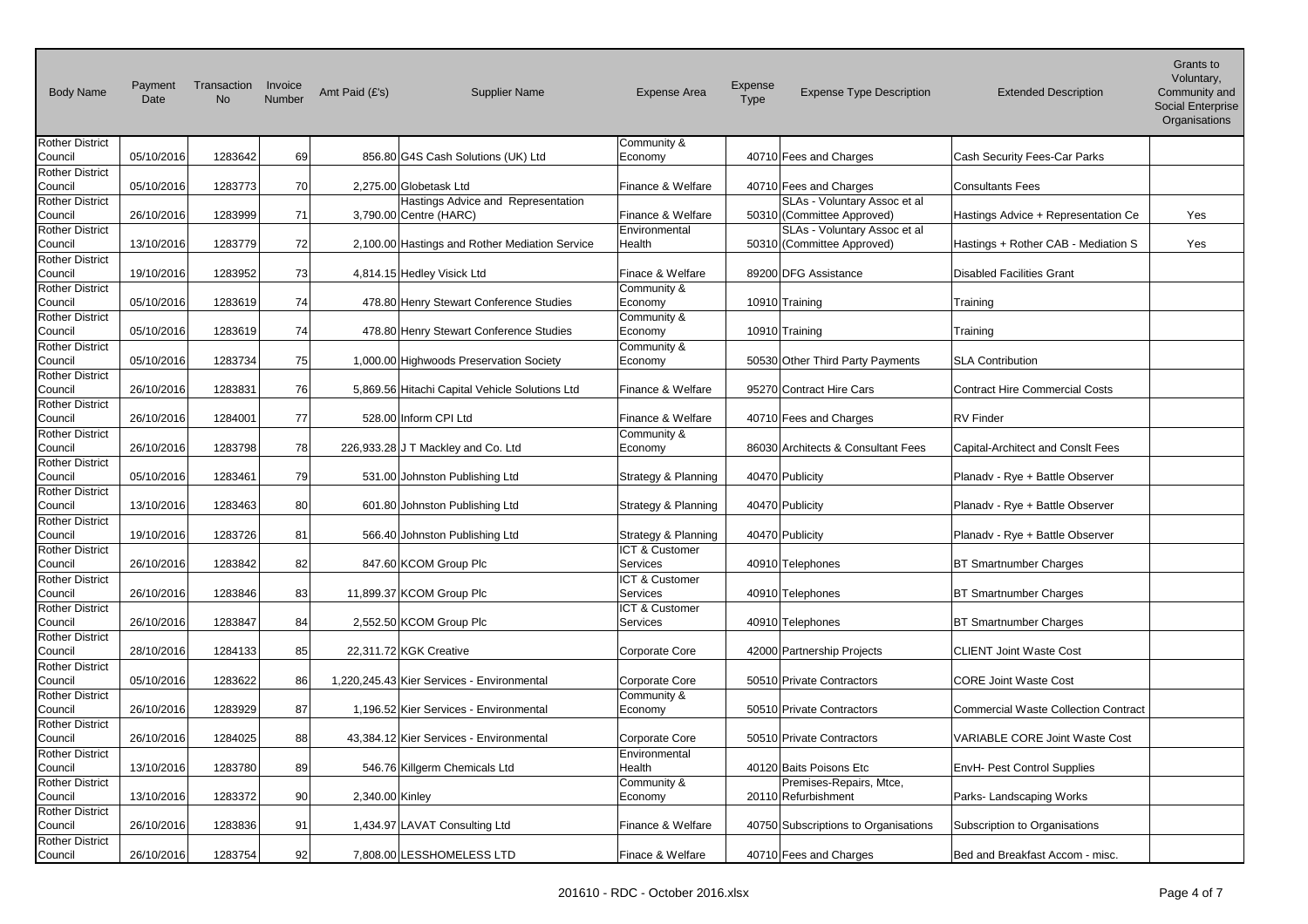| <b>Body Name</b>                  | Payment<br>Date | Transaction<br><b>No</b> | Invoice<br>Number | Amt Paid (£'s) | <b>Supplier Name</b>                               | <b>Expense Area</b>                   | <b>Expense</b><br><b>Type</b> | <b>Expense Type Description</b>                                    | <b>Extended Description</b>           | Gianis lu<br>Voluntary,<br>Community and<br>Social Enterprise<br>Organisations |
|-----------------------------------|-----------------|--------------------------|-------------------|----------------|----------------------------------------------------|---------------------------------------|-------------------------------|--------------------------------------------------------------------|---------------------------------------|--------------------------------------------------------------------------------|
| <b>Rother District</b><br>Council | 28/10/2016      | 1284126                  | 93                |                | 908.43 Lloyds Bank                                 | Finance & Welfare                     |                               | 40710 Fees and Charges                                             | <b>Bank Charges</b>                   |                                                                                |
| <b>Rother District</b>            |                 |                          |                   |                |                                                    |                                       |                               |                                                                    |                                       |                                                                                |
| Council                           | 28/10/2016      | 1284127                  | 94                |                | 644.23 Lloyds Bank                                 | Finance & Welfare                     |                               | 40710 Fees and Charges                                             | <b>Bank Charges</b>                   |                                                                                |
| <b>Rother District</b><br>Council |                 |                          |                   |                | 954.00 Lockwoodhume Office Environments            | Corporate & Human                     |                               |                                                                    |                                       |                                                                                |
| <b>Rother District</b>            | 13/10/2016      | 1283409                  | 95                |                |                                                    | <b>Resources</b><br>Community &       |                               | 40110 Tools & Specialist Equipment<br>Computer Licences (IT TO BUY | Health and Safety Act Equipment       |                                                                                |
| Council                           | 19/10/2016      | 1283613                  | 96                |                | 1,384.80 MCPC Systems (UK) Ltd                     | Economy                               |                               | 41140 ONLY)                                                        | Down To Earth - Capita - Software     |                                                                                |
| <b>Rother District</b>            |                 |                          |                   |                |                                                    |                                       |                               |                                                                    |                                       |                                                                                |
| Council                           | 19/10/2016      | 1283916                  | 97                |                | 600.00 Miss Angelika Klug                          | Finace & Welfare                      |                               | 40710 Fees and Charges                                             | Rent in Advance for Homeless          |                                                                                |
| <b>Rother District</b>            |                 |                          |                   |                |                                                    | ICT & Customer<br>Services            |                               | Computer Licences (IT TO BUY                                       |                                       |                                                                                |
| Council<br><b>Rother District</b> | 05/10/2016      | 1283433                  | 98                |                | 2,851.20 NCC Group Performance Testing Ltd         | Environmental                         |                               | 41140 ONLY)                                                        | Website Management                    |                                                                                |
| Council                           | 13/10/2016      | 1283778                  | 99                |                | 41.88 NewAuto Ltd T/A MOGO (UK)                    | Health                                |                               | 40110 Tools & Specialist Equipment                                 | Carriage/Handling Charge              |                                                                                |
| <b>Rother District</b>            |                 |                          |                   |                |                                                    | Environmental                         |                               |                                                                    |                                       |                                                                                |
| Council                           | 13/10/2016      | 1283778                  | 99                |                | 1,576.20 NewAuto Ltd T/A MOGO (UK)                 | Health                                |                               | 50530 Other Third Party Payments                                   | EnvH- Taxi Licence Plates             |                                                                                |
| <b>Rother District</b>            |                 |                          |                   |                |                                                    |                                       |                               |                                                                    |                                       |                                                                                |
| Council<br><b>Rother District</b> | 05/10/2016      | 1283743                  | 100               |                | 4,355.00 Nutra Plumbing and Heating Ltd            | Finace & Welfare                      |                               | 89200 DFG Assistance                                               | <b>Disabled Facilities Grant</b>      |                                                                                |
| Council                           | 05/10/2016      | 1283744                  | 101               |                | 4,000.00 Nutra Plumbing and Heating Ltd            | Finace & Welfare                      |                               | 89200 DFG Assistance                                               | <b>Disabled Facilities Grant</b>      |                                                                                |
| <b>Rother District</b>            |                 |                          |                   |                |                                                    | ICT & Customer                        |                               | Computer Licences (IT TO BUY                                       |                                       |                                                                                |
| Council                           | 05/10/2016      | 1283737                  | 102               |                | 1,254.01 Ocella Ltd                                | Services                              |                               | 41140 ONLY)                                                        | Advance Pay OCELLA Maintenance        |                                                                                |
| <b>Rother District</b>            |                 |                          |                   |                |                                                    | Corporate & Human                     |                               |                                                                    |                                       |                                                                                |
| Council<br><b>Rother District</b> | 26/10/2016      | 1283885                  | 103               |                | 4,040.00 Pitney Bowes Purchase Power               | <b>Resources</b>                      |                               | 99010 Stock Accounts                                               | Town Hall Franking Machine            |                                                                                |
| Council                           | 19/10/2016      | 1283955                  | 104               |                | 1,550.00 Prestige Stairlifts Ltd                   | Finace & Welfare                      |                               | 89200 DFG Assistance                                               | <b>Disabled Facilities Grant</b>      |                                                                                |
| <b>Rother District</b>            |                 |                          |                   |                |                                                    |                                       |                               |                                                                    |                                       |                                                                                |
| Council                           | 19/10/2016      | 1283945                  | 105               |                | 1,200.00 Pride n Property                          | Finace & Welfare                      |                               | 50530 Other Third Party Payments                                   | Homelessness Prevention Projects      |                                                                                |
| <b>Rother District</b>            |                 |                          |                   |                |                                                    | Corporate & Human                     |                               |                                                                    | election only - print -non print room |                                                                                |
| Council                           | 13/10/2016      | 1283868                  | 106               |                | 5,496.02 Print Image Network Ltd                   | Resources                             |                               | 40410 Printing (Non Print Room)                                    | (ECU)GROSS                            |                                                                                |
| <b>Rother District</b><br>Council | 13/10/2016      | 1283867                  | 107               |                | 4,980.74 Print Image Network Ltd                   | Corporate & Human<br><b>Resources</b> |                               | 40810 Postages                                                     | election postage costs (ecu)          |                                                                                |
| <b>Rother District</b>            |                 |                          |                   |                |                                                    | Corporate & Human                     |                               |                                                                    |                                       |                                                                                |
| Council                           | 13/10/2016      | 1283869                  | 108               |                | 679.10 Print Image Network Ltd                     | Resources                             |                               | 40810 Postages                                                     | election postage costs (ecu)          |                                                                                |
| <b>Rother District</b>            |                 |                          |                   |                |                                                    | Corporate & Human                     |                               |                                                                    | election only - print -non print room |                                                                                |
| Council                           | 13/10/2016      | 1283866                  | 109               |                | 615.58 Print Image Network Ltd                     | Resources                             |                               | 40410 Printing (Non Print Room)                                    | (ECU)GROSS                            |                                                                                |
| <b>Rother District</b><br>Council | 13/10/2016      | 1283835                  | 110               |                | 6,372.00 Ricardo-AEA Ltd                           | Corporate Core                        |                               | 42000 Partnership Projects                                         | <b>CLIENT Joint Waste Cost</b>        |                                                                                |
| <b>Rother District</b>            |                 |                          |                   |                |                                                    | Community &                           |                               |                                                                    | Fees for services provided by Not For |                                                                                |
| Council                           | 05/10/2016      | 1283667                  | 111               |                | 12,000.00 RNLI Royal National Lifeboat Institution | Economy                               |                               | 40710 Fees and Charges                                             | <b>Profit Organisations</b>           |                                                                                |
| <b>Rother District</b>            |                 |                          |                   |                |                                                    |                                       |                               | SLAs - Voluntary Assoc et al                                       |                                       |                                                                                |
| Council                           | 19/10/2016      | 1283890                  | 112               |                | 9,500.00 Rother Voluntary Action                   | Finance & Welfare                     |                               | 50310 (Committee Approved)                                         | <b>SLA Delivery</b>                   | Yes                                                                            |
| <b>Rother District</b><br>Council | 05/10/2016      |                          |                   |                | 261.12 South East Water Ltd                        | Community &                           |                               | 20410 Premises-Water                                               |                                       |                                                                                |
| <b>Rother District</b>            |                 | 1283666                  | 113               |                |                                                    | Economy<br>Community &                |                               |                                                                    | <b>Water Charges</b>                  |                                                                                |
| Council                           | 05/10/2016      | 1283666                  | 113               |                | 43.52 South East Water Ltd                         | Economy                               |                               | 20410 Premises-Water                                               | <b>Water Charges</b>                  |                                                                                |
| <b>Rother District</b>            |                 |                          |                   |                |                                                    | Community &                           |                               |                                                                    |                                       |                                                                                |
| Council                           | 05/10/2016      | 1283666                  | 113               |                | 565.76 South East Water Ltd                        | Economy                               |                               | 20410 Premises-Water                                               | <b>Water Charges</b>                  |                                                                                |
| <b>Rother District</b>            |                 |                          |                   |                |                                                    | Community &                           |                               |                                                                    |                                       |                                                                                |
| Council                           | 13/10/2016      | 1283814                  | 114               |                | 490.90 South East Water Ltd                        | Economy                               |                               | 20410 Premises-Water                                               | <b>Water Charges</b>                  |                                                                                |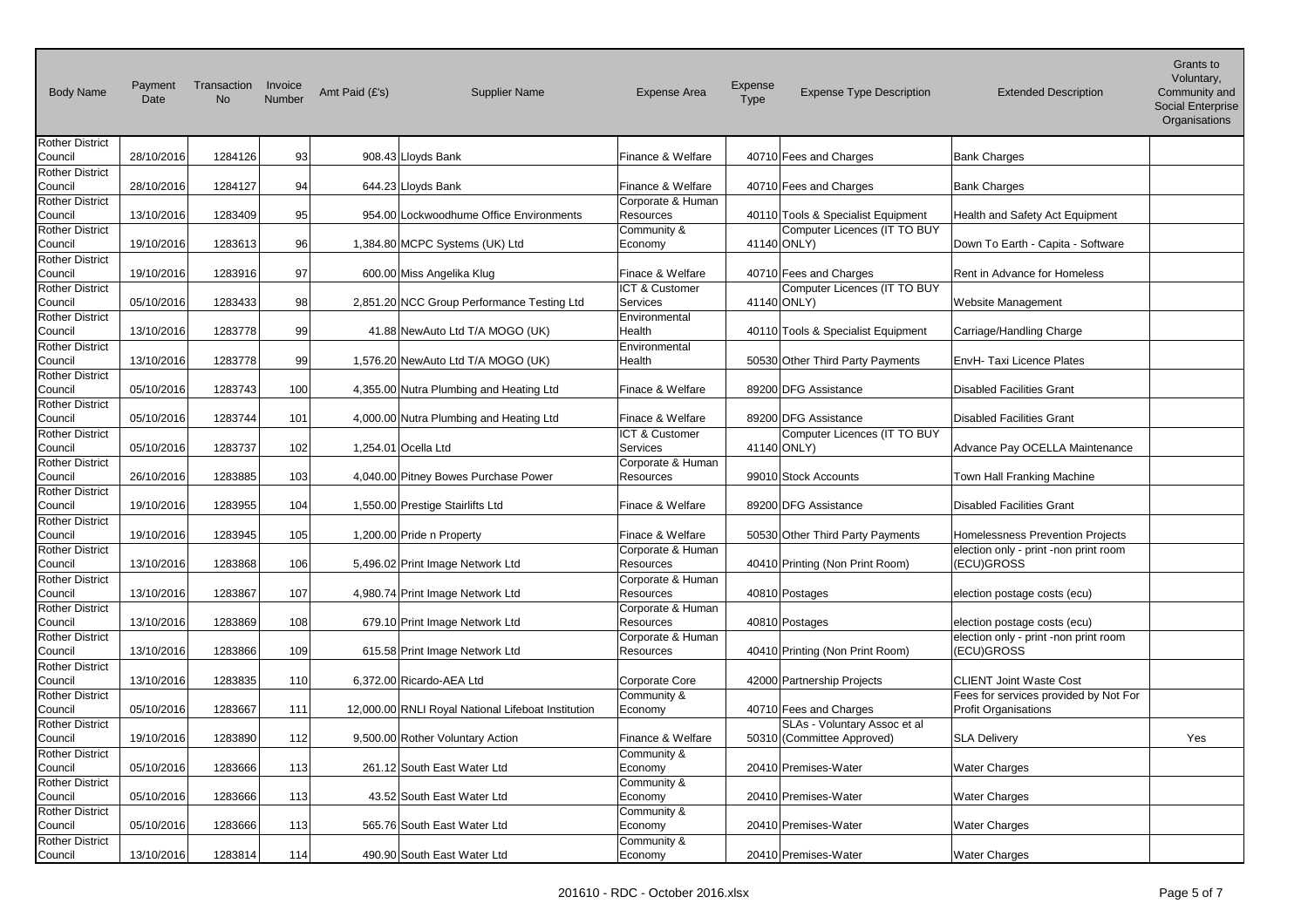| <b>Body Name</b>                  | Payment<br>Date | Transaction<br><b>No</b> | Invoice<br>Number | Amt Paid (£'s) | <b>Supplier Name</b>                            | <b>Expense Area</b>          | Expense<br>Type | <b>Expense Type Description</b>                | <b>Extended Description</b>         | Grants to<br>Voluntary,<br>Community and<br>Social Enterprise<br>Organisations |
|-----------------------------------|-----------------|--------------------------|-------------------|----------------|-------------------------------------------------|------------------------------|-----------------|------------------------------------------------|-------------------------------------|--------------------------------------------------------------------------------|
| <b>Rother District</b>            |                 |                          |                   |                |                                                 | Community &                  |                 |                                                |                                     |                                                                                |
| Council                           | 13/10/2016      | 1283814                  | 114               |                | 122.72 South East Water Ltd                     | Economy                      |                 | 20410 Premises-Water                           | <b>Water Charges</b>                |                                                                                |
| <b>Rother District</b><br>Council | 19/10/2016      | 1283925                  | 115               |                | 706.56 South East Water Ltd                     | Community &<br>Economy       |                 | 20410 Premises-Water                           | <b>Water Charges</b>                |                                                                                |
| <b>Rother District</b>            |                 |                          |                   |                |                                                 | Community &                  |                 |                                                |                                     |                                                                                |
| Council                           | 19/10/2016      | 1283926                  | 116               |                | 2,501.95 South East Water Ltd                   | Economy                      |                 | 20410 Premises-Water                           | <b>Water Charges</b>                |                                                                                |
| <b>Rother District</b>            |                 |                          |                   |                |                                                 | Community &                  |                 |                                                |                                     |                                                                                |
| Council                           | 19/10/2016      | 1283939                  | 117               |                | 565.78 South East Water Ltd                     | Economy                      |                 | 20410 Premises-Water                           | <b>Water Charges</b>                |                                                                                |
| <b>Rother District</b>            |                 |                          |                   |                |                                                 | Community &                  |                 |                                                |                                     |                                                                                |
| Council<br><b>Rother District</b> | 19/10/2016      | 1283940                  | 118               |                | 513.53 South East Water Ltd                     | Economy<br>Corporate & Human |                 | 20410 Premises-Water                           | <b>Water Charges</b>                |                                                                                |
| Council                           | 19/10/2016      | 1283946                  | 119               |                | 589.64 South East Water Ltd                     | Resources                    |                 | 20410 Premises-Water                           | <b>Water Charges</b>                |                                                                                |
| <b>Rother District</b>            |                 |                          |                   |                |                                                 | Community &                  |                 |                                                |                                     |                                                                                |
| Council                           | 26/10/2016      | 1284019                  | 120               |                | 139.33 South East Water Ltd                     | Economy                      |                 | 20410 Premises-Water                           | <b>Water Charges</b>                |                                                                                |
| <b>Rother District</b>            |                 |                          |                   |                |                                                 | Community &                  |                 |                                                |                                     |                                                                                |
| Council                           | 26/10/2016      | 1284019                  | 120               |                | 557.34 South East Water Ltd                     | Economy                      |                 | 20410 Premises-Water                           | <b>Water Charges</b>                |                                                                                |
| <b>Rother District</b><br>Council | 26/10/2016      | 1284054                  | 121               |                | 672.51 South East Water Ltd                     | Community &<br>Economy       |                 | 20410 Premises-Water                           | <b>Water Charges</b>                |                                                                                |
| <b>Rother District</b>            |                 |                          |                   |                |                                                 | Community &                  |                 |                                                |                                     |                                                                                |
| Council                           | 11/10/2016      | 11002805                 | 122               |                | -730.02 Southern Water                          | Economy                      |                 | 20410 Premises-Water                           | <b>Water Charges</b>                |                                                                                |
| <b>Rother District</b>            |                 |                          |                   |                |                                                 | Community &                  |                 |                                                |                                     |                                                                                |
| Council                           | 13/10/2016      | 11002815                 | 123               |                | -2,258.75 Southern Water                        | Economy                      |                 | 20410 Premises-Water                           | Sewage Charges                      |                                                                                |
| <b>Rother District</b>            |                 |                          |                   |                |                                                 | Community &                  |                 |                                                |                                     |                                                                                |
| Council<br><b>Rother District</b> | 19/10/2016      | 1283936                  | 124               |                | 669.72 Southern Water                           | Economy<br>Community &       |                 | 20510 Premises-Sewerage                        | Sewage Charges                      |                                                                                |
| Council                           | 19/10/2016      | 1283797                  | 125               |                | 17,978.72 Specialist Hygiene Services Ltd       | Economy                      |                 | 20810 Premises-Cleaning Contractor             | Public Conveniences Cleaning Servic |                                                                                |
| <b>Rother District</b>            |                 |                          |                   |                |                                                 |                              |                 |                                                |                                     |                                                                                |
| Council                           | 26/10/2016      | 1284050                  | 126               |                | 1,450.00 Stace and Co                           | Finace & Welfare             |                 | 50530 Other Third Party Payments               | Homelessness Prevention Projects    |                                                                                |
| <b>Rother District</b>            |                 |                          |                   |                |                                                 |                              |                 |                                                |                                     |                                                                                |
| Council                           | 05/10/2016      | 1283753                  | 127               |                | 520.00 Stamford Storage Solutions               | Finace & Welfare             |                 | 40710 Fees and Charges                         | <b>BandB Removals</b>               |                                                                                |
| <b>Rother District</b><br>Council | 13/10/2016      | 1283614                  | 128               |                | 1,017.60 Streetmaster (South Wales) Ltd         | Community &<br>Economy       |                 | Premises-Repairs, Mtce,<br>20110 Refurbishment | Parks-Benches                       |                                                                                |
| <b>Rother District</b>            |                 |                          |                   |                |                                                 |                              |                 |                                                |                                     |                                                                                |
| Council                           | 13/10/2016      | 1283598                  | 129               |                | 1,995.00 System Cell Ltd                        | Finance & Welfare            |                 | 40410 Printing (Non Print Room)                | Printing (Not from RDC Print Room)  |                                                                                |
|                                   |                 |                          |                   |                |                                                 |                              |                 |                                                |                                     |                                                                                |
| <b>Rother District</b>            |                 |                          |                   |                | The Kent, Surrey and Sussex Community           | Community &                  |                 |                                                |                                     |                                                                                |
| Council                           | 05/10/2016      | 1283624                  | 130               |                | 1,000.00 Rehabilitation Company Ltd             | Economy                      |                 | 42100 Crime and Community Initiatives          | Crime Prevention Accomodation (Rev) |                                                                                |
| <b>Rother District</b><br>Council | 05/10/2016      | 1283627                  | 131               |                | 2,062.50 Tiger Tees Ltd                         | ICT & Customer<br>Services   |                 | 20610 Premises-Rents                           | Rents-CHP Battle                    |                                                                                |
| <b>Rother District</b>            |                 |                          |                   |                |                                                 | ICT & Customer               |                 |                                                |                                     |                                                                                |
| Council                           | 26/10/2016      | 1283844                  | 132               |                | 3,589.64 Vodafone Limited                       | Services                     |                 | 40910 Telephones                               | Leased Line Rental                  |                                                                                |
| <b>Rother District</b>            |                 |                          |                   |                |                                                 | Corporate & Human            |                 |                                                |                                     |                                                                                |
| Council                           | 05/10/2016      | 1283670                  | 133               |                | 652.18 Wightman and Parrish Ltd                 | Resources                    |                 | 20820 Premises-Cleaning Materials              | Premises Cleaning Materials         |                                                                                |
| <b>Rother District</b>            |                 |                          |                   |                |                                                 |                              |                 |                                                |                                     |                                                                                |
| Council                           | 05/10/2016      | 1283621                  | 134               |                | 3,928.08 WYG Environment Planning Transport Ltd | Corporate Core               |                 | 42000 Partnership Projects                     | <b>CLIENT Joint Waste Cost</b>      |                                                                                |
| <b>Rother District</b><br>Council | 26/10/2016      | 1284047                  | 135               |                | 616.00 DBS The Disclosure and Barring Service   | Environmental<br>Health      |                 | 50530 Other Third Party Payments               | Service fee paid to Third Parties   |                                                                                |
| <b>Rother District</b>            |                 |                          |                   |                |                                                 | Environmental                |                 |                                                |                                     |                                                                                |
| Council                           | 26/10/2016      | 1284046                  | 136               |                | 836.00 DBS The Disclosure and Barring Service   | Health                       |                 | 50530 Other Third Party Payments               | Service fee paid to Third Parties   |                                                                                |
| <b>Rother District</b>            |                 |                          |                   |                |                                                 | Environmental                |                 |                                                |                                     |                                                                                |
| Council                           | 26/10/2016      | 1284045                  | 137               |                | 704.00 DBS The Disclosure and Barring Service   | Health                       |                 | 50530 Other Third Party Payments               | Service fee paid to Third Parties   |                                                                                |